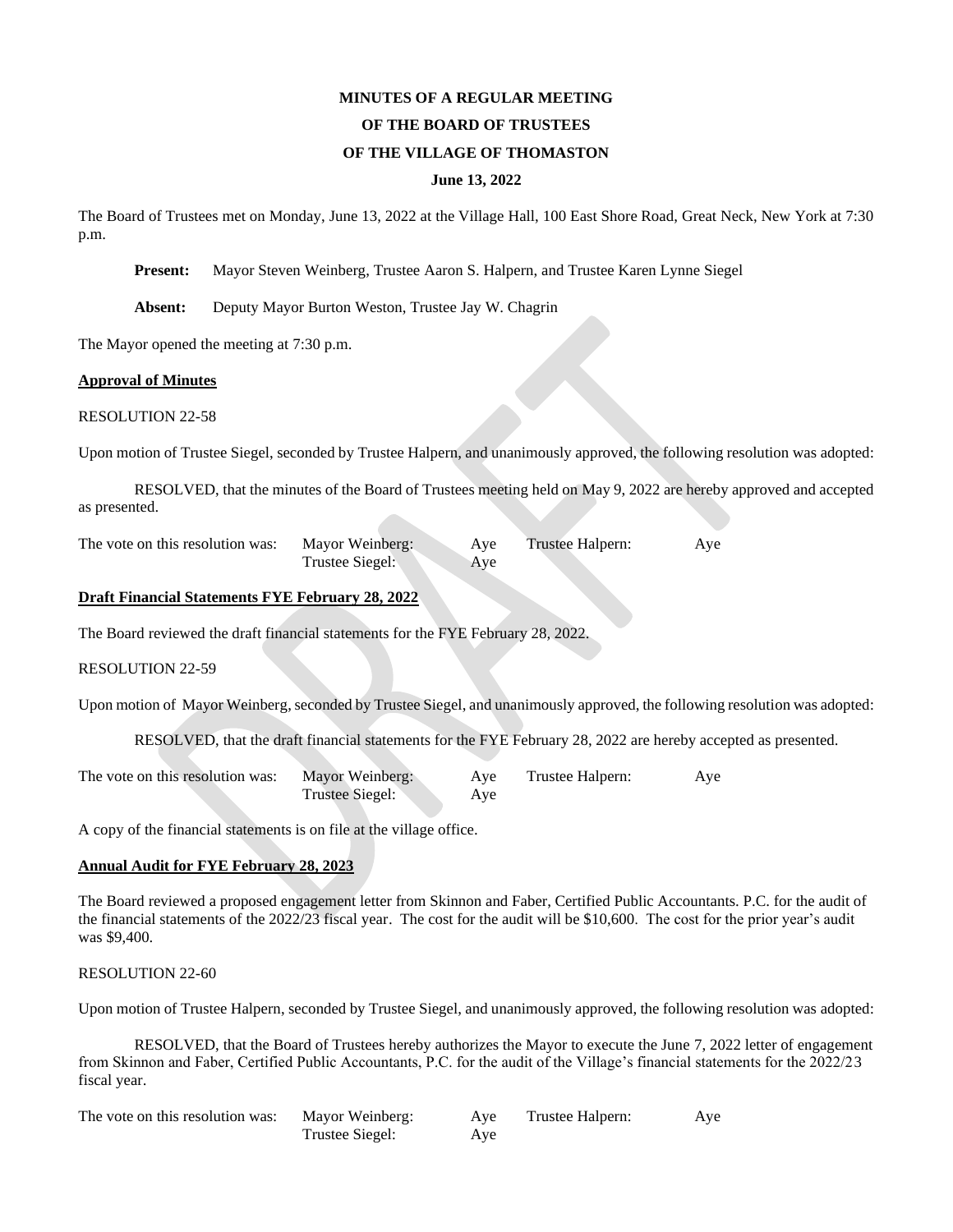A copy of the letter is on file at the village office.

#### **Review Design Review Board Recommendations**

### **Application for solar panels on side (south) and rear (west) roofs at 2 Singley Court**

#### RESOLUTION 22-61

Upon motion of Trustee Siegel, seconded by Trustee Halpern, and unanimously approved, the following resolution was adopted:

WHEREAS, on March 31. 2022, the Design Review Board reviewed the application of 2 Singley Court, Thomaston for installation of solar panels on the west facing (rear) and south facing (side) roofs at the two-story single-family dwelling, and

WHEREAS, the Board requested that the owner modify the plan to reduce the number of solar panels and locate all solar panels on the rear roof, so as the solar panels would not be visible from the street, and

WHEAREAS, the Design Review Board held a subsequent meeting on June 9, 2022 and were provided with a modified plan which provided for higher output solar panels and a reduction in the number of solar panels from forty (40) panels to thirtyfive (35) panels, with no change to the location of the solar panels, and

WHEREAS, the Design Review Board made no recommendation for approval or disapproval of the application, now, therefore, it is

RESOLVED, that Board of Trustees hereby approves the application of Steven Zhang, 2 Singley Court, Thomaston for solar panels on the south facing (side) and west facing (rear) roof on the existing single-family dwelling, in accordance with the original plan for forty (40) solar panel and the Design Review Board checklist dated June 9, 2022, and it is further

RESOLVED, that all exterior accessory equipment to be screened to the satisfaction of the Building Official.

| The vote on this resolution was: | Mayor Weinberg: | Ave | Trustee Halpern: | Ave |
|----------------------------------|-----------------|-----|------------------|-----|
|                                  | Trustee Siegel: | Aye |                  |     |

# **Quotations for LED lighting fixtures at Village Hall**

The Board reviewed two (2) quotations for replacement of the interior lighting fixtures at Village Hall from Hellman Electric and November & Sons, LLC:

| <b>VENDOR</b>           | <b>QUOTATION</b> |
|-------------------------|------------------|
| Hellman Electric        | \$9.361          |
| November $\&$ Sons, LLC | \$4,825          |

## LED LIGHTING FIXTURES FOR VILLAGE HALL

## RESOLUTION 22-62

Upon motion of Trustee Halpern, seconded by Trustee Siegel, and unanimously approved, the following resolution was adopted:

RESOLVED, that the Board of Trustees hereby accepts the quotation from November & Sons, LLC to furnish and install new LED lighting fixtures at the Village Hall at a cost not to exceed \$4,825.

| The vote on this resolution was: | Mayor Weinberg: | Aye | Trustee Halpern: | Aye |
|----------------------------------|-----------------|-----|------------------|-----|
|                                  | Trustee Siegel: | Ave |                  |     |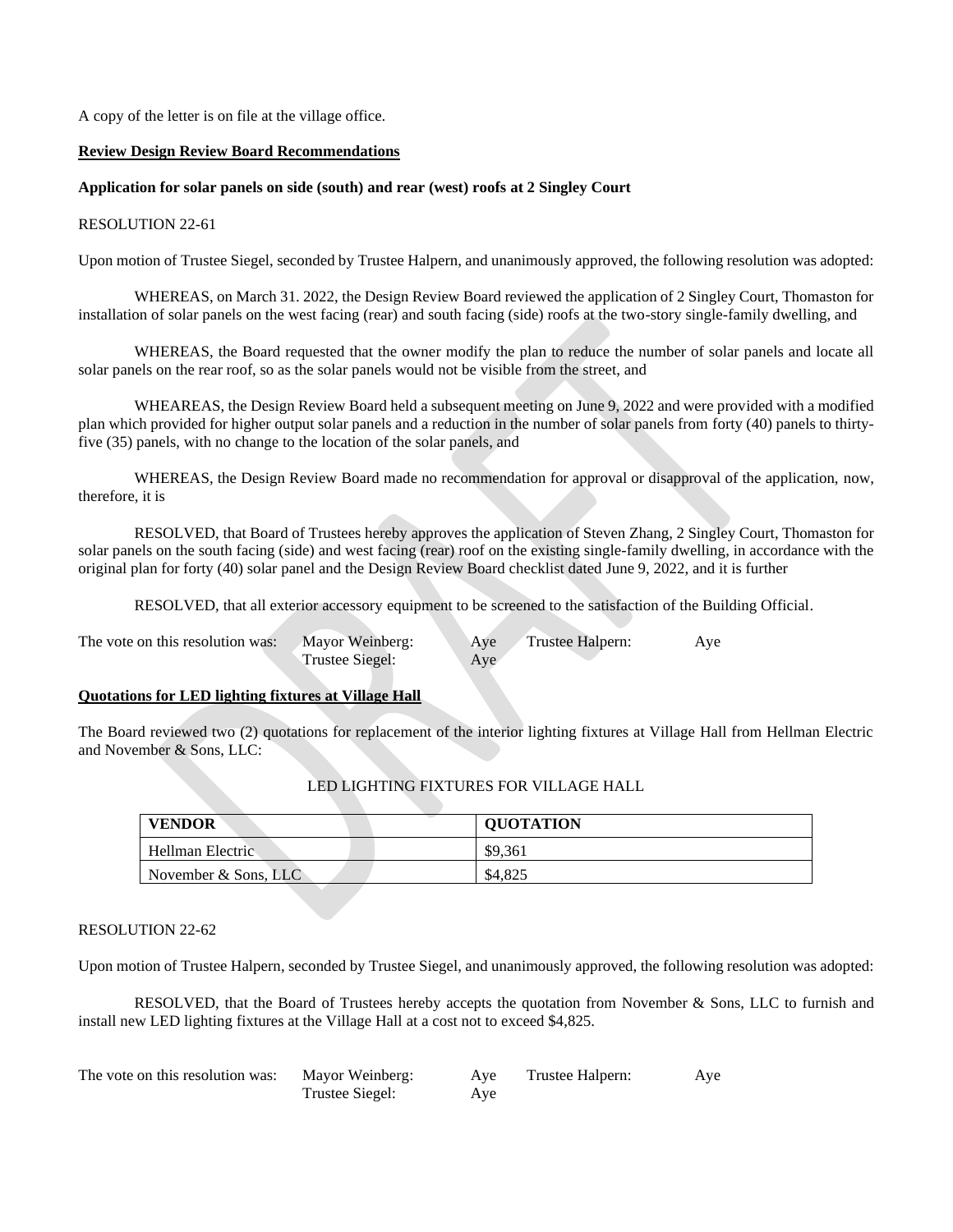## **Quotations for audio-visual equipment and laptop computer for Village Hall meeting room**

The Board reviewed quotations for audio visual equipment from Video Hi-Tech Corp. d/b/a Adwar Video and Jordan Associates Integrated Systems, Inc. for videoconferencing.

The Board reviewed quotations for a laptop computer from Jordan Associates Integrated Systems, Inc. and Dell Marketing LP (NYS Aggregate Hardwar Buy 20-01, PM20820.

# AUDIO -VISUAL CONFERENCE EQUIPMENT (EXCLUDING LAPTOP COMPUTER)

| <b>VENDOR</b>                              | 65"<br><b>DISPLAY</b> | <b>MOBILE</b><br><b>CART</b> | <b>CONFERENCE   FREIGHT</b><br><b>CAMERA</b> | <b>COST</b> | <b>TOTAL</b> |
|--------------------------------------------|-----------------------|------------------------------|----------------------------------------------|-------------|--------------|
| Video Hi-Tech Corp. d/b/a Adwar Video      | \$1,275               | \$599                        | \$711                                        | \$120       | \$2,705      |
| Jordan Associates Integrated Systems, Inc. | \$1,075               | \$280                        | \$625                                        | N/A         | \$1,980      |

# LAPTOP COMPUTER

| <b>VENDOR</b>                              | <b>LAPTOP</b><br><b>COMPUTER</b> |  |
|--------------------------------------------|----------------------------------|--|
| Jordan Associates Integrated Systems, Inc. | \$1,195.00                       |  |
| Dell Marketing LP                          | \$650.98                         |  |

# **SETUP**

|                                            | <b>SETUP (VILLAGE SUPPLIED)</b>   |                | <b>EST. TOTAL</b> |
|--------------------------------------------|-----------------------------------|----------------|-------------------|
| <b>VENDOR</b>                              | <b>LAPTOP)</b>                    | <b>CABLING</b> |                   |
| Jordan Associates Integrated Systems, Inc. | Estimated $2.5 - 3$ hrs @\$175/hr | \$120          | \$557.50-\$645.00 |

# RESOLUTION 22-63

Upon motion of Mayor Weinberg, seconded by Trustee Siegel, and unanimously approved, the following resolution was adopted:

RESOLVED, that the Board of Trustees hereby accepts the quotation from Jordan Associated Integrated Systems, Inc., in the amount of \$1,980 for a 65" display, mobile cart, conference camera and tripod, and it is further

RESOLVED, that the Board of Trustees hereby accepts the quotation of Dell Marketing LP for a Dell Latitude 5420 with Dell optical mouse in the amount of \$650.98 pursuant to the NYS OGS Aggregate Buy Hardware 20-01 Contract PM20820, and it is further

RESOLVED, that the Board of Trustees authorizes Jordan Associates Integrated Systems, Inc. to provide the cabling and setup of the audio-visual conference equipment and Dell laptop computer, at an additional cost not to exceed \$750.00.

| The vote on this resolution was: | Mayor Weinberg: | Aye | Trustee Halpern: | Aye |
|----------------------------------|-----------------|-----|------------------|-----|
|                                  | Trustee Siegel: | Aye |                  |     |

## **Drainage, Paving and Sidewalk Improvements Bid #2022-1**

The Board review a proposed bid package for drainage, paving and sidewalk improvements on various streets within the Village.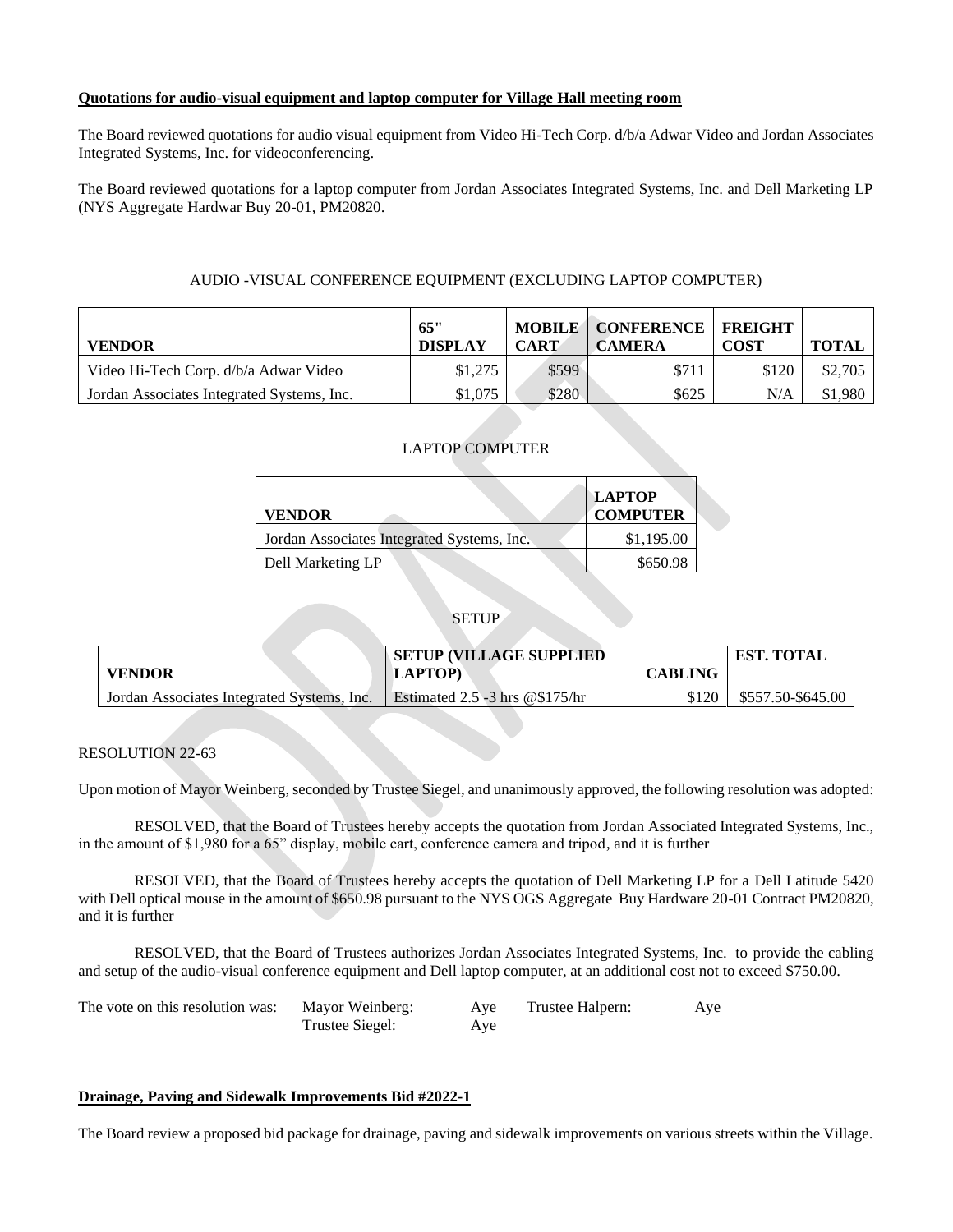### RESOLUTION 22-64

Upon motion of Mayor Weinberg, seconded by Trustee Halpern, and unanimously approved, the following resolution was adopted:

RESOLVED, that the Board of Trustees approves the proposed bid package for Bid 2022-1, and it is further

RESOLVED, that the Village Administrator is directed to place a legal notice soliciting sealed bids for Drainage, Paving and Sidewalk Improvements in the Village's official newspaper (Great Neck Record) with a bid opening date of July 7, 2022 at 10 a.m.

| The vote on this resolution was: | Mayor Weinberg: | Aye | Trustee Halpern: | Aye |
|----------------------------------|-----------------|-----|------------------|-----|
|                                  | Trustee Siegel: | Aye |                  |     |

## **Appointments to Tree Board**

Mayor Weinberg appointed Mal Weinberg (no relation to Mal Weinberg) and Nancy Sherman to the Tree Board, each for a term ending at the end of the current official year.

#### RESOLUTION 22-65

Upon motion of Trustee Siegel, seconded by Trustee Halpern, and unanimously approved, the following resolution was adopted:

RESOLVED, that the Board of Trustees approves the appointment of Mal Weinberg and Nancy Sherman as members of the Tree Board for the remainder of the official year.

| The vote on this resolution was: | Mayor Weinberg: | Ave | Trustee Halpern: | Aye |
|----------------------------------|-----------------|-----|------------------|-----|
|                                  | Trustee Siegel: | Aye |                  |     |

#### **Tree Board Recommendations**

The Board reviewed recommendations of the Tree Board with respect to the traffic islands located at Avalon Road and Brompton Road and written comments from the Superintendent of Public Works.

The Board discussed the various recommendations made by the Tree Board and the Superintendent's comments. The Mayor suggested that a member of the Tree Board, the Board of Trustees and the Superintendent of Public Works meet on-site at the Avalon Road and the Brompton Road traffic islands to review improvements to be made a each island.

| The vote on this resolution was: | Mayor Weinberg: | Ave | Trustee Halpern: | Aye |
|----------------------------------|-----------------|-----|------------------|-----|
|                                  | Trustee Siegel: | Ave |                  |     |

#### **NYCLASS Investment**

RESOLUTION 22-66

Upon motion of Mayor Weinberg, seconded by Trustee Halpern, and unanimously approved, the following resolution was adopted:

RESOLVED, that the Board of Trustees authorizes the Village Administrator to invest \$1,500,000 from the Repair Reserve Fund and \$1,000,000 from the General Fund (Disbursement Account) in the Village's NYCLASS Account.

| The vote on this resolution was: | Mayor Weinberg: | Ave | Trustee Halpern: | Aye |
|----------------------------------|-----------------|-----|------------------|-----|
|                                  | Trustee Siegel: | Aye |                  |     |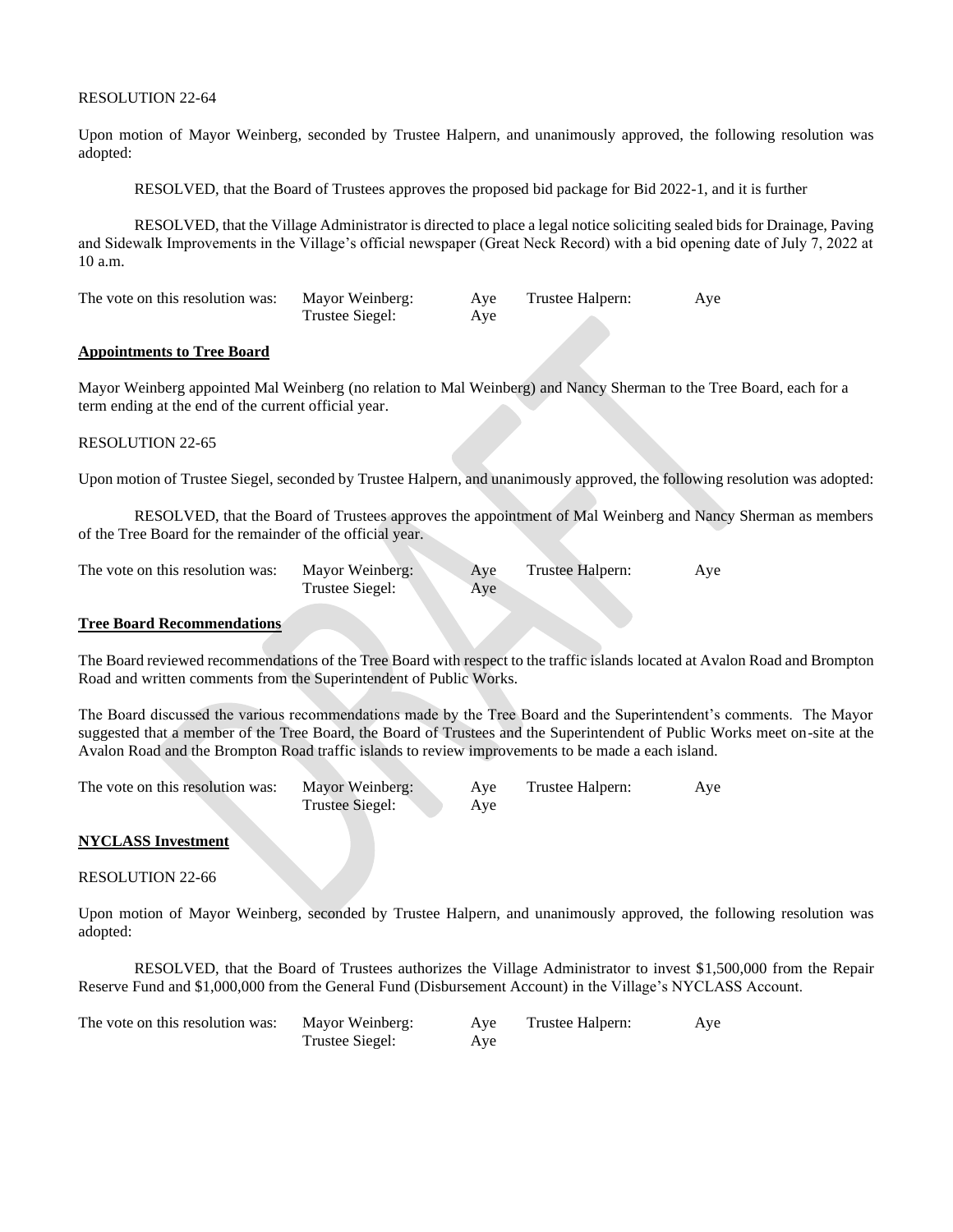## **Deposit Refunds**

### RESOLUTION 22-67

Upon motion of Trustee Siegel, seconded by Mayor Weinberg, and unanimously approved, the following resolution was adopted:

RESOLVED, that the refunds of deposits, in the aggregate amount of \$2,910.12 (as itemized on the Abstract of Refunds dated Monday, June 13, 2022), are hereby approved for disbursement from the Trust and Agency Fund.

A copy of the approved refund list is attached to these minutes.

| The vote on this resolution was: | Mayor Weinberg: | Aye | Trustee Halpern: | Aye |
|----------------------------------|-----------------|-----|------------------|-----|
|                                  | Trustee Siegel: | Aye |                  |     |

## **Vouchers**

#### RESOLUTION 22-68

Upon motion of Mayor Weinberg, by seconded by Trustee Halpern, and unanimously approved, the following resolution was adopted:

RESOLVED, that vouchers, in the aggregate amount of \$96,541.37 (as itemized on the Abstract of Vouchers dated Monday, June 13, 2022), are hereby approved for payment, all allocated to the General Fund.

A copy of the approved voucher list is attached to these minutes.

| The vote on this resolution was: | Mayor Weinberg: | Ave | Trustee Halpern: | Aye |
|----------------------------------|-----------------|-----|------------------|-----|
|                                  | Trustee Siegel: | Aye |                  |     |

# **Executive Session**

Upon motion of Trustee Siegel, by seconded by Trustee Halpern and unanimously approved, the following resolution was adopted:

# RESOLUTION 22-69

RESOLVED, that the Board of Trustees enter into executive session for the purpose of discussing potential litigation.

| The vote on this resolution was: | Mayor Weinberg: | Aye | Trustee Halpern: | Aye |
|----------------------------------|-----------------|-----|------------------|-----|
|                                  | Trustee Siegel: | Ave |                  |     |

At 9:05 p.m. the members of the Board and the Village Administrator entered into executive session to discuss potential litigation.

At 9:19 p.m., upon motion of Trustee Siegel, by seconded by Mayor Weinberg, and unanimously approved, the following resolution was adopted:

## RESOLUTION 22-70

RESOLVED, the Board of Trustees shall return to the public session.

| The vote on this resolution was: | Mayor Weinberg: | Aye | Trustee Halpern: | Aye |
|----------------------------------|-----------------|-----|------------------|-----|
|                                  | Trustee Siegel: | Aye |                  |     |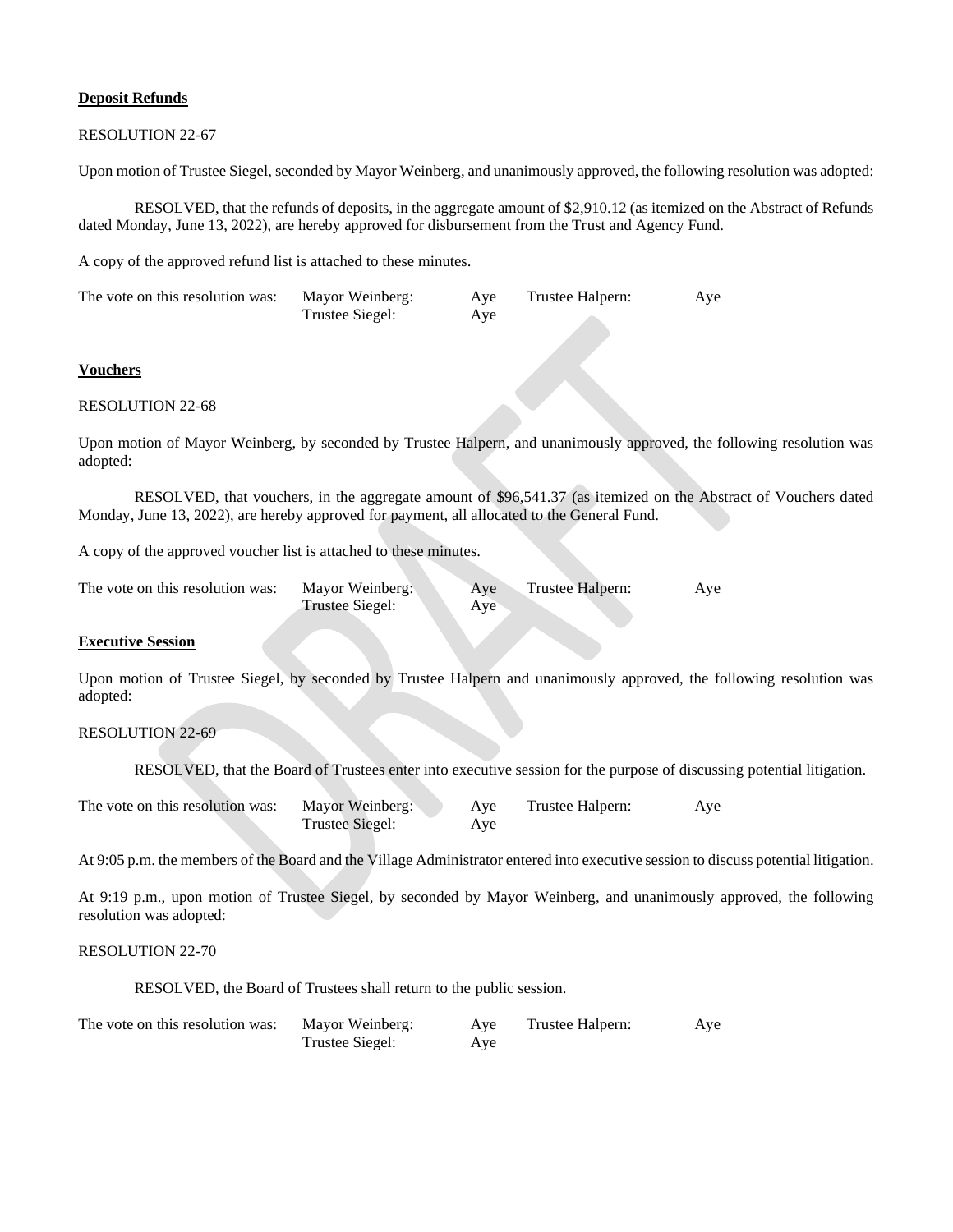## **Retain Outside Counsel**

RESOLUTION 22-71

Upon motion of Trustee Siegel, seconded by Mayor Weinberg, and unanimously approved, the following resolution was adopted:

WHEREAS, the Village of Thomaston has a need from time to time to obtain legal advice and representation from outside counsel in the field of labor/employment law and personnel-related matters; and

WHEREAS, pursuant to village procurement policy, the Village has determined that the law firm of BEE READY FISHBEIN HATTER & DONOVAN, LLP is best suited for the village's purposes with respect to retention of such outside counsel; now, therefore, it is

RESOLVED that the Board of Trustees hereby authorizes the Mayor to execute the proposed retainer agreement between the Village and BEE READY FISHBEIN HATTER & DONOVAN, LLP for such services, in the form now on file with the Village Clerk.

| The vote on this resolution was: | Mayor Weinberg: | Aye | Trustee Halpern: | Aye |
|----------------------------------|-----------------|-----|------------------|-----|
|                                  | Trustee Siegel: | Ave |                  |     |

## **Adjournment**

At 9:21 p.m., there being no further business, a motion to adjourn was made by Mayor Weinberg, seconded by Trustee Halpern, and unanimously approved.

Respectfully Submitted,

Denise M. Knowland Village Administrator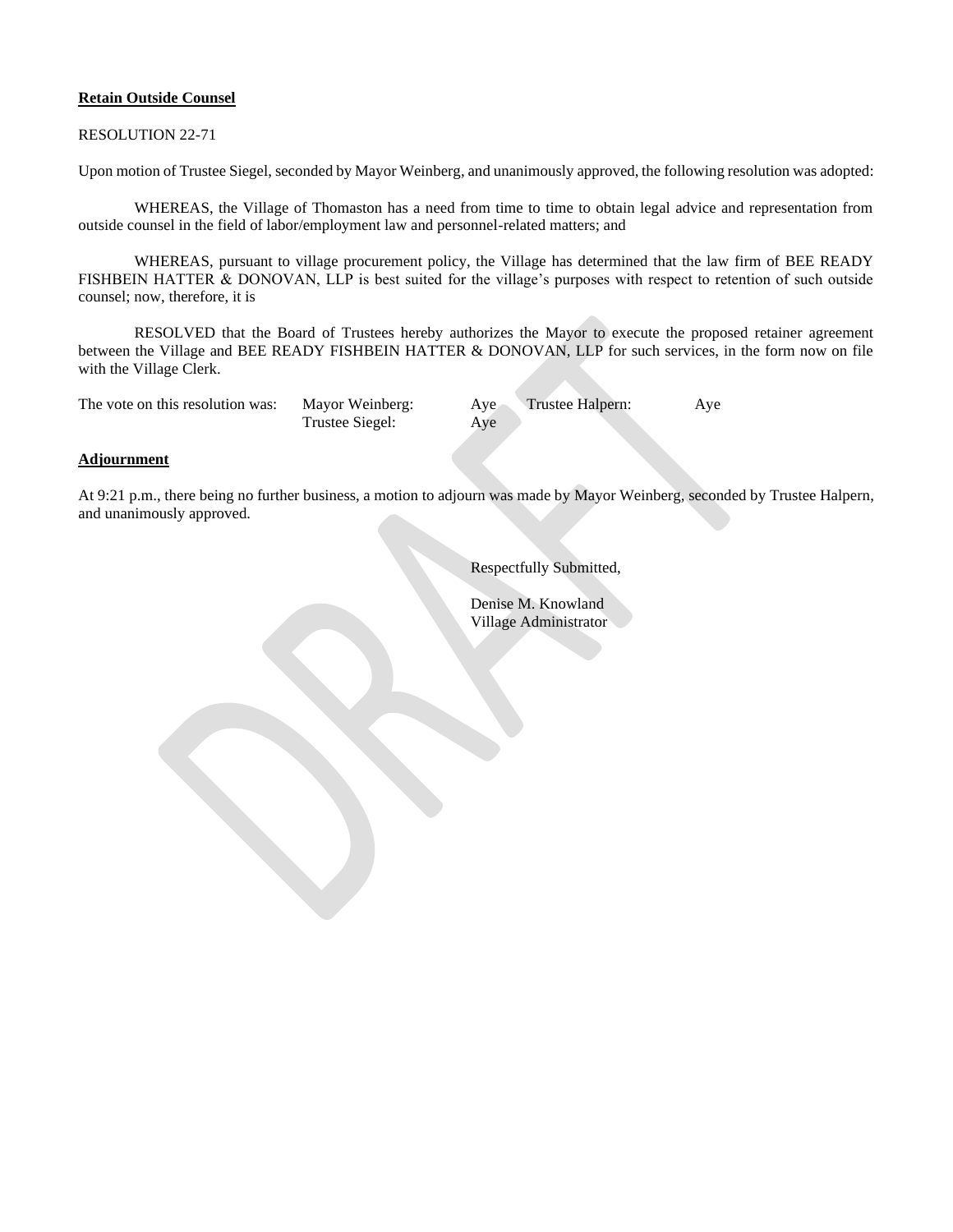| <b>VILLAGE OF THOMASTON - Trust and Agency Fund</b> |                        |  |            |                                                 |  |                                                                       |  |                    |  |  |
|-----------------------------------------------------|------------------------|--|------------|-------------------------------------------------|--|-----------------------------------------------------------------------|--|--------------------|--|--|
|                                                     | <b>AUDITED REFUNDS</b> |  |            |                                                 |  |                                                                       |  |                    |  |  |
|                                                     |                        |  |            | June 13, 2022                                   |  |                                                                       |  |                    |  |  |
| <b>Type</b>                                         | <b>Num</b>             |  | Date       | <b>Name</b>                                     |  | <b>Memo</b>                                                           |  | Original<br>Amount |  |  |
| <b>Check</b>                                        | 1017                   |  | 06/13/2022 | <b>NORTHWELL HEALTH - 611</b><br>N Blvd Project |  | Deposit Refund - Eng Rev. - Northwell<br>@611 N Blvd                  |  | $-1,932.80$        |  |  |
|                                                     |                        |  |            |                                                 |  |                                                                       |  |                    |  |  |
|                                                     |                        |  |            |                                                 |  | Refund unused portion of deposit for<br>review of mechanical drawings |  | 1,932.80           |  |  |
|                                                     |                        |  |            |                                                 |  |                                                                       |  | 1,932.80           |  |  |
|                                                     |                        |  |            |                                                 |  |                                                                       |  |                    |  |  |
| <b>Check</b>                                        | 1018                   |  | 06/13/2022 | <b>23 VALLEY VIEW ROAD LLC</b>                  |  | Dep Refund - ZBA 23 Valley View                                       |  | $-977.32$          |  |  |
|                                                     |                        |  |            |                                                 |  |                                                                       |  |                    |  |  |
|                                                     |                        |  |            |                                                 |  | Refund of unused portion of deposit for<br><b>ZBA</b>                 |  | 977.32             |  |  |
|                                                     |                        |  |            |                                                 |  |                                                                       |  | 977.32             |  |  |
|                                                     |                        |  |            |                                                 |  |                                                                       |  |                    |  |  |
| <b>TOTAL</b>                                        |                        |  |            |                                                 |  |                                                                       |  | \$2,910.12         |  |  |
|                                                     |                        |  |            |                                                 |  |                                                                       |  |                    |  |  |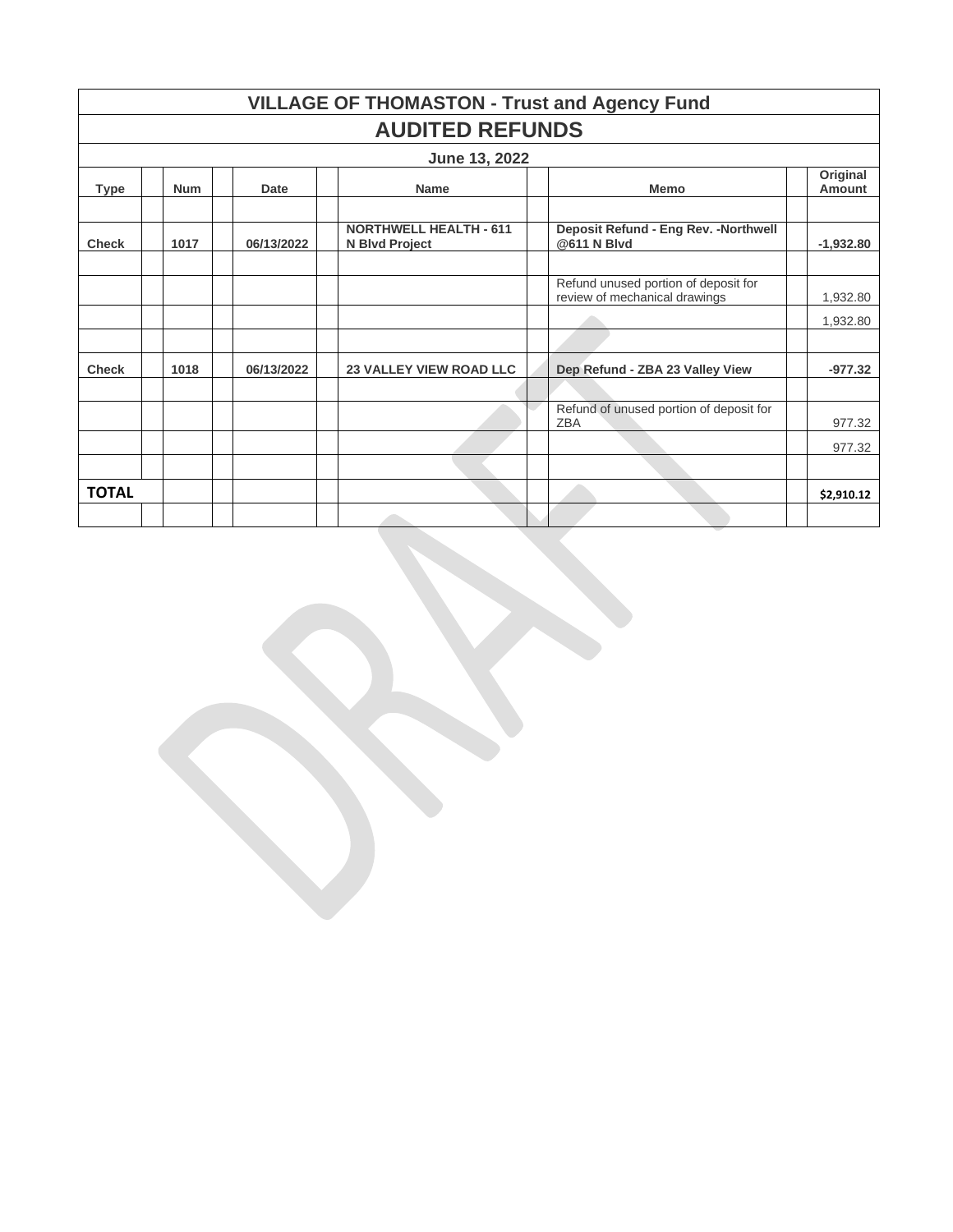| <b>VILLAGE OF THOMASTON</b> |  |            |  |            |  |                                       |  |             |  |  |  |
|-----------------------------|--|------------|--|------------|--|---------------------------------------|--|-------------|--|--|--|
|                             |  |            |  |            |  | <b>AUDITED VOUCHERS</b>               |  |             |  |  |  |
|                             |  |            |  |            |  | May 10 through June 13, 2022          |  |             |  |  |  |
| <b>Type</b>                 |  | Date       |  | <b>Num</b> |  | <b>Name</b>                           |  | Amount      |  |  |  |
|                             |  |            |  |            |  |                                       |  |             |  |  |  |
| Check                       |  | 05/10/2022 |  | 3689       |  | <b>ISLAND PROPERTY TAX REDUCTION</b>  |  | -112.16     |  |  |  |
| Check                       |  | 05/10/2022 |  | 3690       |  | <b>ISLAND PROPERTY TAX REDUCTION</b>  |  | $-566.24$   |  |  |  |
| Check                       |  | 05/10/2022 |  | 3691       |  | LAW OFFICES OF SCOTT STONE PLLC       |  | -109.44     |  |  |  |
| Check                       |  | 05/10/2022 |  | 3692       |  | LITT LAW GROUP, LLC                   |  | $-241.32$   |  |  |  |
| Check                       |  | 05/10/2022 |  | 3693       |  | LITT LAW GROUP, LLC                   |  | $-184.90$   |  |  |  |
| Check                       |  | 05/10/2022 |  | 3694       |  | LITT LAW GROUP, LLC                   |  | $-39.43$    |  |  |  |
| Check                       |  | 05/10/2022 |  | 3695       |  | PROPERTY TAX ADJUSTERS, LTD.          |  | -377.46     |  |  |  |
| Check                       |  | 05/10/2022 |  | 3696       |  | P.T.R.C., INC.                        |  | -849.70     |  |  |  |
| Check                       |  | 05/10/2022 |  | 3697       |  | P.T.R.C., INC.                        |  | -412.61     |  |  |  |
| Check                       |  | 05/10/2022 |  | 3698       |  | P.T.R.C., INC.                        |  | $-758.75$   |  |  |  |
| Check                       |  | 05/13/2022 |  | <b>ACH</b> |  | MICHAEL F. MCNERNEY ARCHITECT PLLC    |  | $-1,406.25$ |  |  |  |
| Check                       |  | 05/17/2022 |  | 3700       |  | WATER AUTHORITY OF GREAT NECK NORTH   |  | -44.37      |  |  |  |
| Check                       |  | 05/17/2022 |  | 3701       |  | <b>NATIONAL GRID</b>                  |  | $-401.38$   |  |  |  |
| Check                       |  | 05/17/2022 |  | 3702       |  | <b>NATIONAL GRID</b>                  |  | -267.61     |  |  |  |
| Check                       |  | 05/17/2022 |  | 3703       |  | <b>NATIONAL GRID</b>                  |  | $-300.67$   |  |  |  |
| Check                       |  | 05/17/2022 |  | 3704       |  | <b>NATIONAL GRID</b>                  |  | $-78.99$    |  |  |  |
| Check                       |  | 05/17/2022 |  | 3705       |  | <b>PSEGLI</b>                         |  | $-58.17$    |  |  |  |
| Check                       |  | 05/17/2022 |  | 3706       |  | <b>PSEGLI</b>                         |  | $-79.34$    |  |  |  |
| Check                       |  | 05/17/2022 |  | 3707       |  | <b>PSEGLI</b>                         |  | -527.15     |  |  |  |
| Check                       |  | 06/01/2022 |  | 3709       |  | MANHASSET-LAKEVILLE WATER DISTRICT    |  | $-16.20$    |  |  |  |
| Check                       |  | 06/01/2022 |  | 3710       |  | <b>VERIZON WIRELESS</b>               |  | $-79.15$    |  |  |  |
| Check                       |  | 06/02/2022 |  | 3711       |  | MICHAEL F. MCNERNEY ARCHITECT PLLC    |  | $-1,437.50$ |  |  |  |
| Check                       |  | 06/02/2022 |  | 3712       |  | <b>VERIZON</b>                        |  | $-112.50$   |  |  |  |
| Check                       |  | 06/10/2022 |  | <b>ACH</b> |  | MICHAEL F. MCNERNEY ARCHITECT PLLC    |  | $-1,312.50$ |  |  |  |
| Check                       |  | 06/13/2022 |  | 3713       |  | <b>PSEGLI</b>                         |  | $-11.79$    |  |  |  |
| Check                       |  | 06/13/2022 |  | 3714       |  | <b>PSEGLI</b>                         |  | -297.44     |  |  |  |
| Check                       |  | 06/13/2022 |  | 3716       |  | NYS EMPLOYEES' HEALTH INSURANCE       |  | 15,733.39   |  |  |  |
| Check                       |  | 06/13/2022 |  | 3717       |  | WINTERS BROS. HAULING OF LI, LLC      |  | $-300.00$   |  |  |  |
| Check                       |  | 06/13/2022 |  | 3718       |  | KROLL LLC                             |  | $-1,275.00$ |  |  |  |
| Check                       |  | 06/13/2022 |  | 3719       |  | <b>NYSPSP</b>                         |  | $-11.08$    |  |  |  |
| Check                       |  | 06/13/2022 |  | 3720       |  | GENERAL CODE, LLC                     |  | $-1,057.62$ |  |  |  |
| Check                       |  | 06/13/2022 |  | 3721       |  | MEYER, SUOZZI, ENGLISH & KLEIN, P.C.  |  | $-2,550.00$ |  |  |  |
| Check                       |  | 06/13/2022 |  | 3722       |  | OLD VILLAGE TREE SERVICE              |  | $-2,175.00$ |  |  |  |
| Check                       |  | 06/13/2022 |  | 3723       |  | B & R PLUMBING & HEATING OF L.I. INC. |  | $-462.00$   |  |  |  |
| Check                       |  | 06/13/2022 |  | 3724       |  | W.B. MASON CO., INC.                  |  | $-21.93$    |  |  |  |
| Check                       |  | 06/13/2022 |  | 3725       |  | <b>NYCOM</b>                          |  | $-75.00$    |  |  |  |
| Check                       |  | 06/13/2022 |  | 3726       |  | NYS HCR                               |  | -320.00     |  |  |  |
| Check                       |  | 06/13/2022 |  | 3727       |  | <b>PERMA</b>                          |  | 18,122.00   |  |  |  |